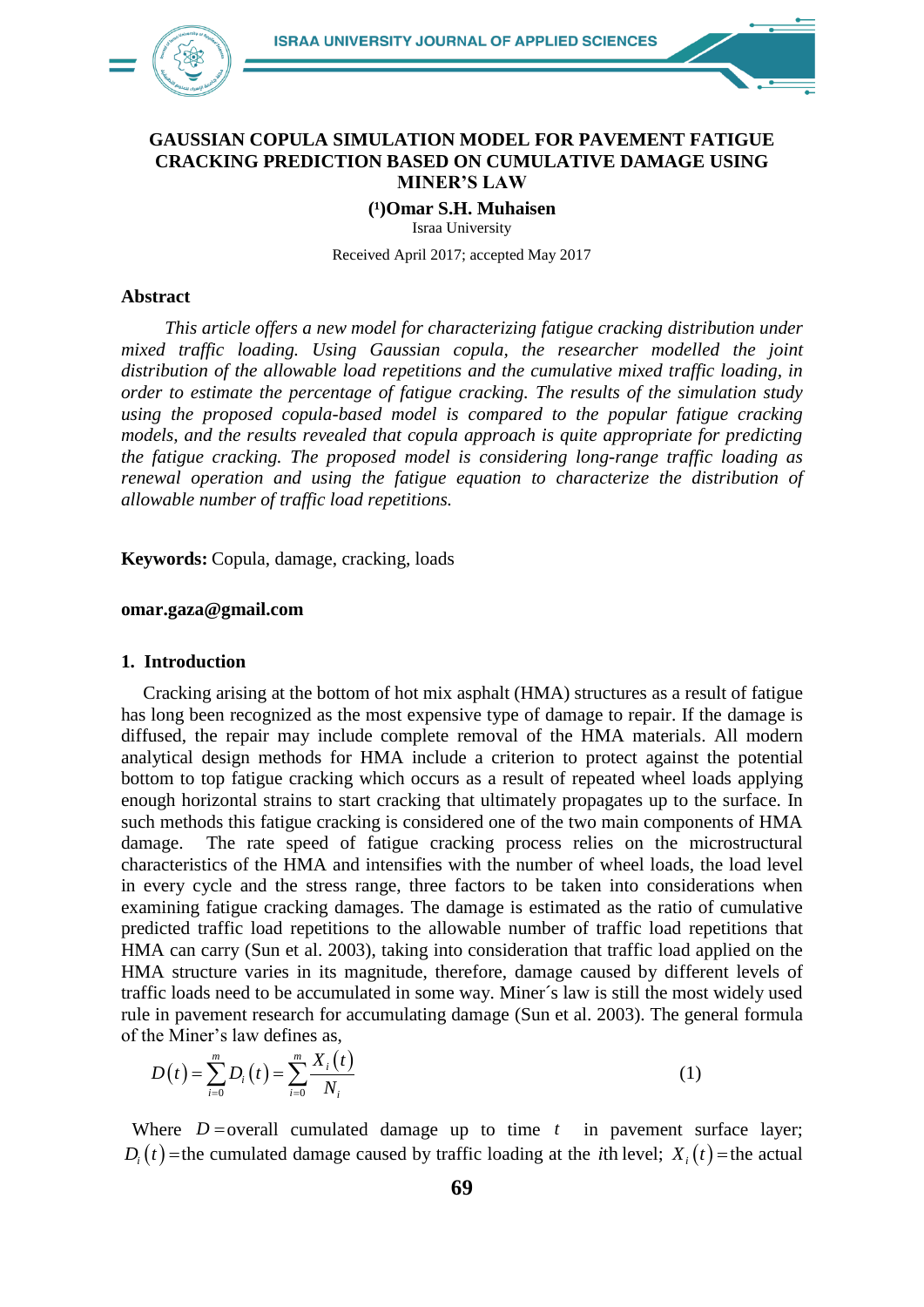

number of traffic load repetitions of the  $i<sup>th</sup>$  level applied to pavement up to time  $t$ ; and  $N_i$  = allowable traffic load repetitions of the *i*<sup>th</sup> level.

Conventionally, ordinary least square regression analysis is used to develop fatigue damage models developed from the laboratory and/or the field performance data. A simple form of the fatigue equation has the following form (Shukla. 2008),

$$
N_i = k_1 \varepsilon_i^{-k_2} E^{-k_3}
$$
 (2)

Where  $\varepsilon_i$  = maximum tensile strain at the bottom of the asphalt layer under the *i*th load level;  $E$  = resilient modulus (i.e., stiffness) of the asphalt layer;  $k_1, k_2, k_3$  are parameters of fatigue law; and  $N_i$  = allowable number of load repetitions before cracking under the *i*<sup>th</sup> load level. Based on to the linear regression theory, there is an error term in the model so that the true underlying relationship between the allowable number of load repetition and the maximum tensile strain which, defines as follows (Sun et al. 2003),

$$
\ln N_i = -k_2 \ln \varepsilon_i - k_3 \ln E + \ln k_1 + error \tag{3}
$$

Where the random variable *error*  $\Box$  N(0, $\sigma_{error}^2$ ) = normally distributed error term with zero mean and variance  $\sigma_{\text{error}}^2$ ; and N represents a normal distribution. The error term is not uncorrelated with load level (see the proof in Draper and Smith 1998), therefore the aim of this paper is to propose a flexible probabilistic model to handle the prediction of fatigue cracking under mixed traffic loading considering the dependence between the variance and the load level by taking into account the correlation between the variables  $X_i(t)$  and  $N_i$  in Eq. (1) (Sun and Hudson, 2005). Since the probability of damage is the joint probability of  $X_i(t)$  and  $N_i$ , then copula approach is quite appropriate for constructing the proposed model.

### **2. Methodology**

Following Sun et al. 2003, the damage is calculated in this research as the ratio of cumulative predicted traffic load repetitions to the allowable number of traffic load repetitions that HMA can carry. The following steps where used to achieve the results:

- 1. Identification of the allowable load repetitions distribution  $N_i$  and the cumulative mixed traffic loading distribution  $X_i(t)$ .
- 2. Identification of the joint distribution function (Copula) that best fits the bivariate pavement damage components  $N_i$  and  $X_i(t)$ .
- 3. The use of the copula, the cumulative distribution functions (CDFs) of variables  $N_i$  and  $X_i(t)$ , and Miner's formula to generate records of percentages of fatigue cracking versus time.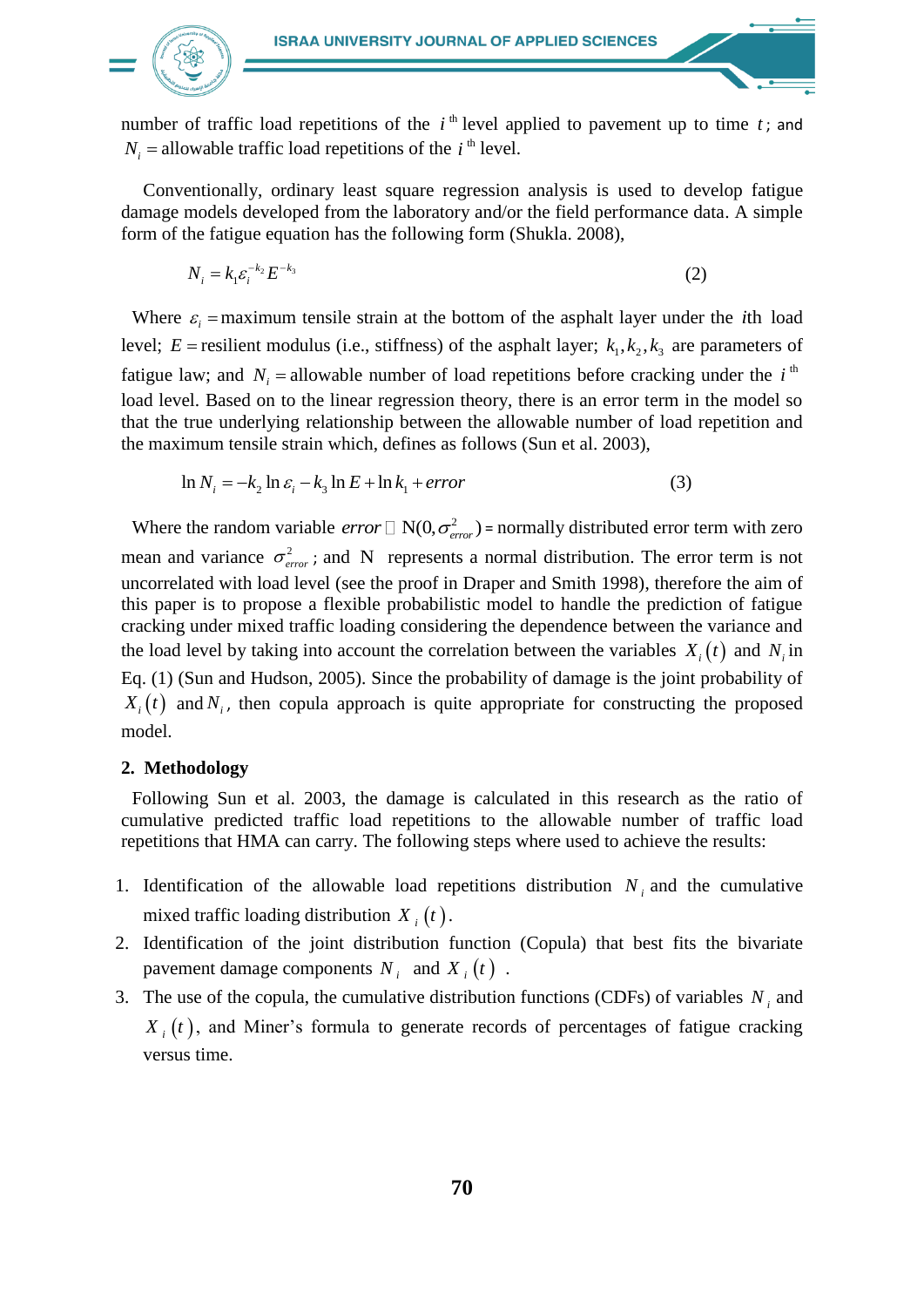

# **2.1** Addressing the probability disruptions of the two variables  $X_i(t)$  and  $N_i$  **2.1.1 2.1.1 Allowable load repetitions distributions**  *Ni*

As shown in the introduction in Eqs. (2) and (3), the general mathematical form for the number of load repetitions is a function of the tensile strains at the bottom of the HMA surface layer and the modulus of the asphalt layer. Given a specific pavement and a specific traffic load, Eq. (3) is equivalent to (Sun and Hudson, 2005),

$$
\ln N_i \square N\left(\mu_{N_i}, \sigma_{error}^2\right) \text{ with } \mu_{N_i} = -k_2 \ln \varepsilon_i - k_3 \ln E + \ln k_1 \tag{4}
$$

Following Sun and Hudson, 2005, for simplicity, in this paper,  $k_1$ ,  $k_2$  and  $k_3$  in Eq. (4) are considered as deterministic values. Under this consideration, given a specific stain level,  $\ln N_i$  will follow a normal distribution.

## **2.1.2** Cumulative mixed traffic loading distribution  $X_i(t)$

It is required to know the cumulative mixed traffic loads indeed applied on the HMA structure to determine the damage distribution. In the proposed model the long term loading of traffic is modeled as a renewal reward operation. As a result, long-term cumulative traffic distribution becomes normally distributed (Sun and Hudson, 2005).

Specifically, define  $Y_n^{(i)}$  as the time interval between  $(n-1)^{th}$  and  $n^{th}$  traffic loads of the *i*th level. Let  $S_n^{(i)}$  be the time of occurrence of  $n^{\text{th}}$  traffic loading of the *i*<sup>th</sup> level, that is  $(i)$   $\nabla v^{(i)}$ 1 *i*)  $\sum_{i=1}^{n} V(i$  $n = \angle$ <sup>1</sup> k *k*  $S_n^{(i)} = \sum Y_i$  $=\sum_{k=1} Y_k^{(i)}$  with  $S_n^{(i)}=0$  $S_n^{(i)} = 0$ . Let  $X_i(t)$  be the number of cumulated loading of traffic of the  $i^{th}$  level up to time t, i.e.,  $X_i(t) = \sup\left\{n \geq 0; S_n^{(i)} \leq t\right\}$ . Asymptotically, the cumulated traffic loading at time *t* becomes a random variable with a normal distribution

$$
X_i(t) \Box \mathbf{N}\Big(\mu_{X_i}, \sigma_{X_i}^2\Big) \text{ with } \mu_{X_i} = \frac{t}{E Y_n^{(i)}} \text{ and } \sigma_{X_i}^2 = \frac{Var Y_n^{(i)}}{E^3 Y_n^{(i)}} t \tag{5}
$$

where  $EY_n^{(i)}$  and  $VarY_n^{(i)}$  can be calculated from traffic data.

## **2.2** Selecting the best copula fit the variables  $X_i(t)$  and  $N_i$

As shown in sections 2.1.1 and 2.1.2,  $X_i(t)$  and  $N_i$  are random variables with normal distributions, and the probability of fatigue cracking damage is the joint probability of  $X_i(t)$  and  $N_i$ , Moreover, the error terms in Eqs. (4) and (6), are not uncorrelated with load level, which has to be considered by taking into consideration the correlation between the variables  $X_i(t)$  and  $N_i$  in Eq. (3) (Sun and Hudson, 2005).

All the previous factors have to be considered in the proposed model; therefore, copula approach is quite appropriate for constructing the proposed model, where, copulas provide appropriate approach to express bivariate distributions. Given the individual distribution functions, the bivariate distribution can be expressed as a copula function applied to the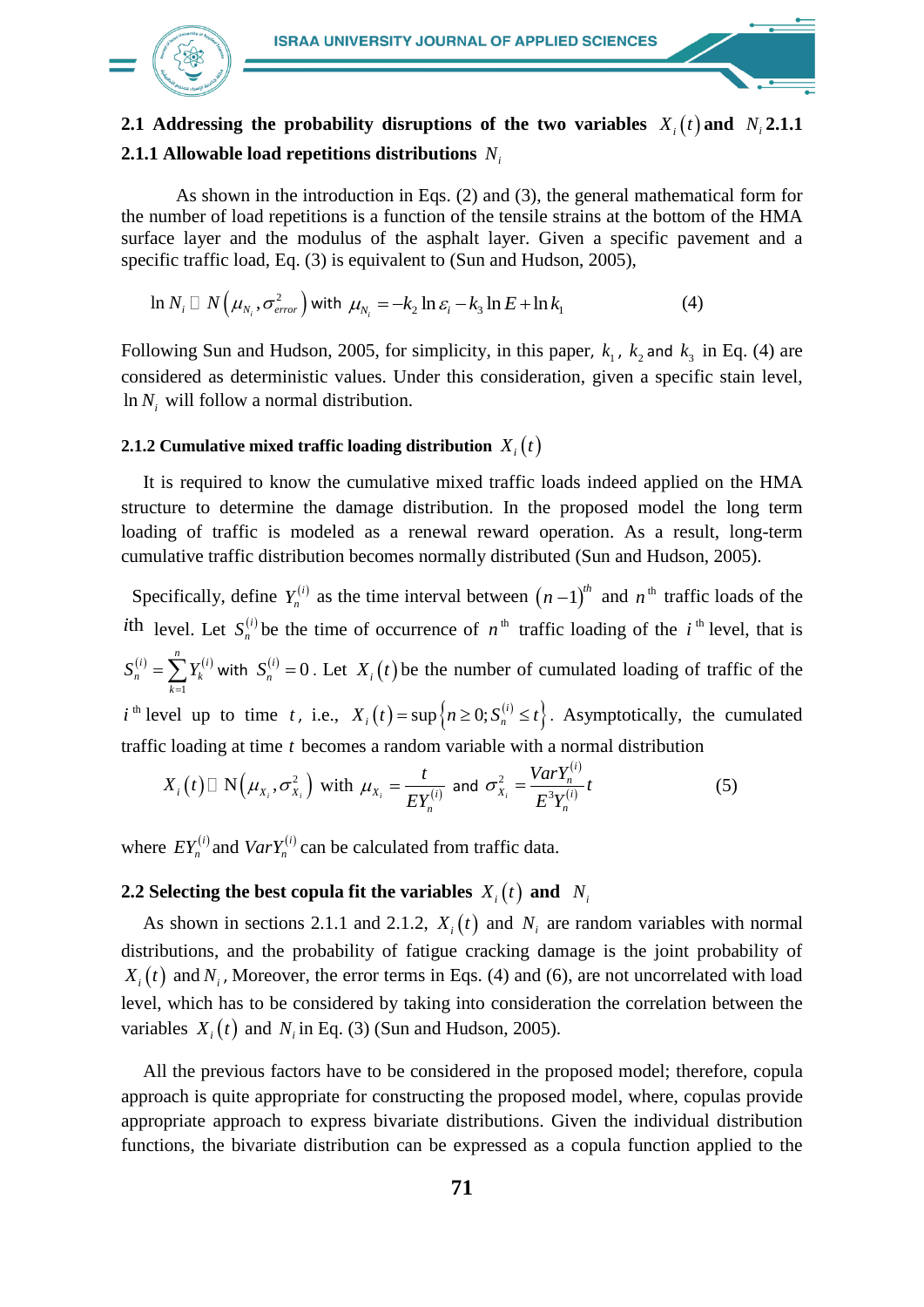

probabilities. Moreover, the copula contains the whole dependence structure of the random variables. In this paper, the two random variables  $X_i(t)$  and  $N_i$  are fit in bivariate Gaussian copula, which defines as follows:

A 2-dimensional copula *C* is basically a bivariate cumulative distribution function (c.d.f.), with uniformly distributed margins in  $[0,1]$ . Let  $(X_1, X_2)$  be a random pair, representing, the actual number of traffic load repetitions and the allowable traffic load repetitions, with the actual number of traffic load repetitions and the allowable traffic load repetitions, with<br>joint distribution F, that is,  $F(x_1, x_2) = P[X_1 \le x_1, X_2 \le x_2]$ . Suppose that  $X_1$  and  $X_2$ have continuous marginal distributions  $F_1$  and  $F_2$ , respectively; and therefore,  $F_i(x_i) = P[X_i \le x_i]$ ,  $i = 1, 2$ . Then, as shown by Sklar (1959), there exists a unique function *C*, defined on  $[0,1]^2$ , which links F with its margins  $F_1$  and  $F_2$ ; namely

$$
F(x_1, x_2) = C(F_1(x_1), F_2(x_2)), (x_1, x_2) \in R^2
$$
\n(6)

The function C is called the copula of  $(X_1, X_2)$ . For a detailed study of the theory of copulas, see Nelsen (1999). If one writes  $F_1(x_1) = u_1$  and  $F_2(x_2) = u_2$ , then expression (1) of Sklar's theorem can be written in the form

$$
C(u_1, u_2) = F\left(F_1^{-1}(u_1), F_2^{-1}(u_2)\right), \ (u_1, u_2) \in [0, 1]^2, \tag{7}
$$

where  $F_1^{-1}$  and  $F_2^{-1}$  are the generalized inverse of  $X_i(t)$  and  $N_i$ , respectively.

bivariate normal copula given by:

Consequently, the resulting cumulative density of damage *D*, Eq. (1), is equal to the bivariate normal copula given by:  
\n
$$
C(u_1, u_2) = \int_{-\infty}^{F^{-1}(u_1)F^{-1}(u_2)} \int_{-\infty}^{u_2} \frac{1}{2\pi(1-\rho^2)^{1/2}} \exp\left\{-\frac{x^2 - 2\rho xy + y^2}{2(1-\rho^2)}\right\} dxdy
$$
\n(8)

where  $F^{-1}$  is the inverse of the univariate standard Normal distribution function and  $\rho$ , the linear correlation coefficient, is the copula parameter.

According to Miner´s law, cracking initiates when cumulative damage exceed unity. The extend of fatigue cracking can be interpreted as the probability of damage being greater than 1, that is, % Cracking =  $100$ .Prob $(D \ge 1)$  (Sun and Hudson, 2005).

### **3. Model verification and results**

The aim of this section is to conduct a simulation study in order to test the effectiveness of the proposed model by comparing its results with some well-known similar models and hypothetical distributions, namely, Sun and Hudson model, Normal distribution model and Lognormal distribution model. Moreover, to check the effect of dependence between the variance and the load level on the percentage of fatigue cracking.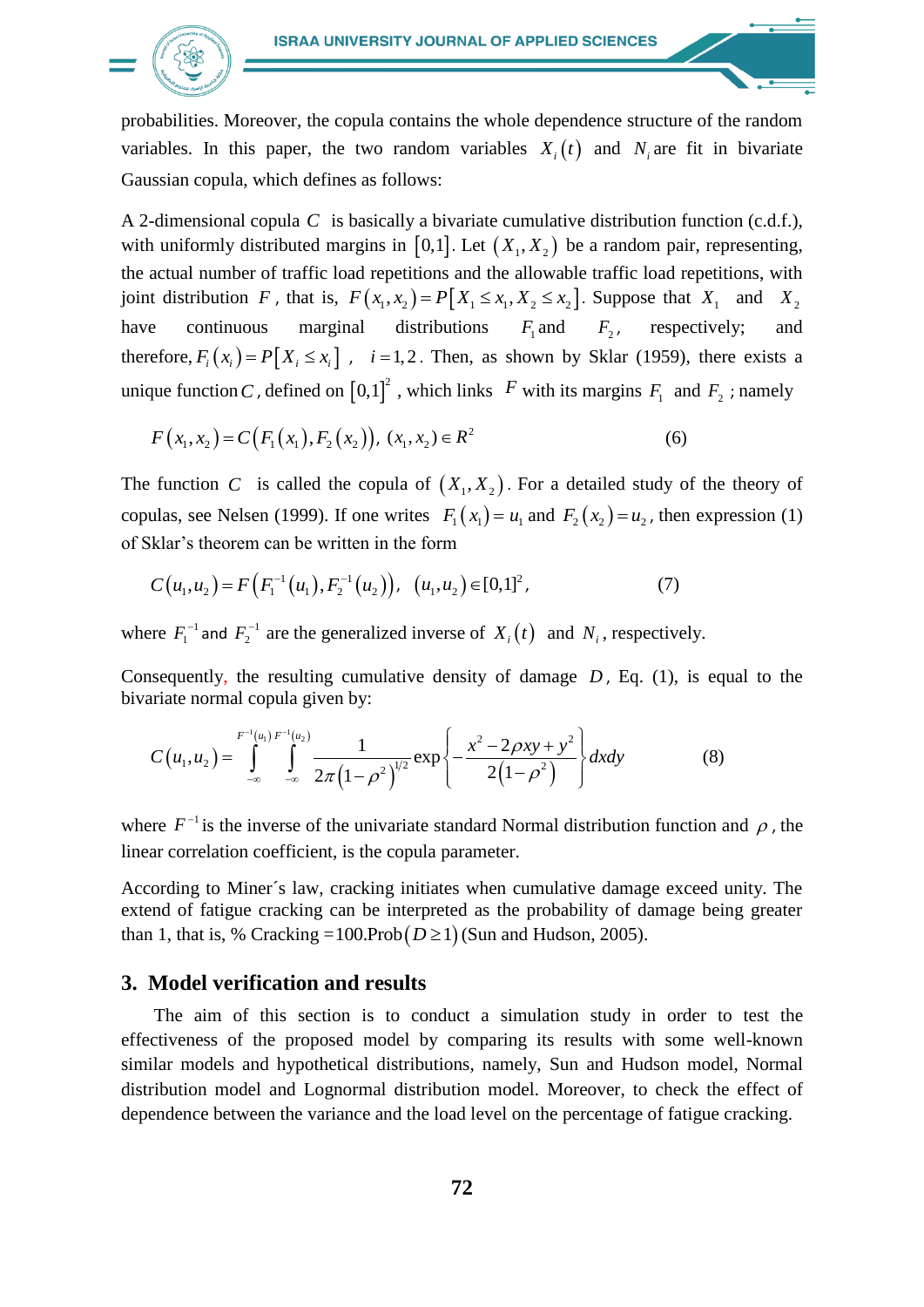

Two simulations are conducted using input data of a typical HMA structure, with surface layer resilient modulus  $E = 400,000$ , standard maximum tensile strain resulted from a standard traffic load  $\varepsilon = 3.45 \times 10^{-4}$ , and the following parameters of AI fatigue models.

| Model    | r      | $\mathbf{v}$ | $\mathsf{r}$ | Calculated<br>$\boldsymbol{\mu}_N$ |
|----------|--------|--------------|--------------|------------------------------------|
| AI model | 0.0796 | 3.291        | 0.854        | 12.689                             |

Table 1. **Parameters of AI fatigue model and the calculated**  $\mu_N$ 

According to Eq. (1), the effect of traffic loading spectrum consisting of several load levels on HMA structure damage is equivalent to that of standard traffic  $X(t)$  at a single load level. Following Sun and Hudson 2005, the following two scenarios are studied:

(1)  $E[X(t)] = 80t$  standard traffic load per day,  $var[X(t)] = 900t$  standard traffic load per day, and  $\sigma_{\text{error}} = 0.2$ , and

(2)  $E[X(t)] = 100t$  standard traffic load per day,  $var[X(t)] = 1600t$  standard traffic load per day, and  $\sigma_{\text{error}} = 0.5$ .

The correlation between the variance of error and the load level is considered in the proposed model. To quantify this correlation experimental data about fatigue cracking tests need to be analyzed. Unfortunately, such original data are not available in literature (Sun and Hudson, 2005), therefore, in this paper, three assumed values of linear correlation coefficient  $\rho$  equal to 0.0 (independent variables), 0.2 and 0.5 are studied.

The researcher used the R-package "copula" (Yan, J., 2007), in order to estimate the percentage of fatigue cracking as follows:

- Generate independent  $p_1$  and  $p_2$  variables in a column Vector P
- Decompose the correlation matrix *C* into Cholesky Coefficients.  $C = U<sup>T</sup>U = AA<sup>T</sup>$
- A multivariate normal distribution simulating with  $\mu + AP$ . The resulting random vector is standardized to fit the normal distribution with mean  $\mu$  and covariance matrix  $C$ :  $N(\mu, C)$ .
- Once obtained  $u(1)$  and  $u(2)$  the random variables is applied in the corresponding inverse cumulative normal density function.

The estimated results for the two load level scenarios and using AI fatigue model are plotted in Figs. 1 and 2. Figs. 1 and 2 show the percentage of cracking using the proposed copula model with assumed dependence parameter  $\rho = 0.0$ , 0.2 and 0.5, Sun and Hudson model and two assumptions.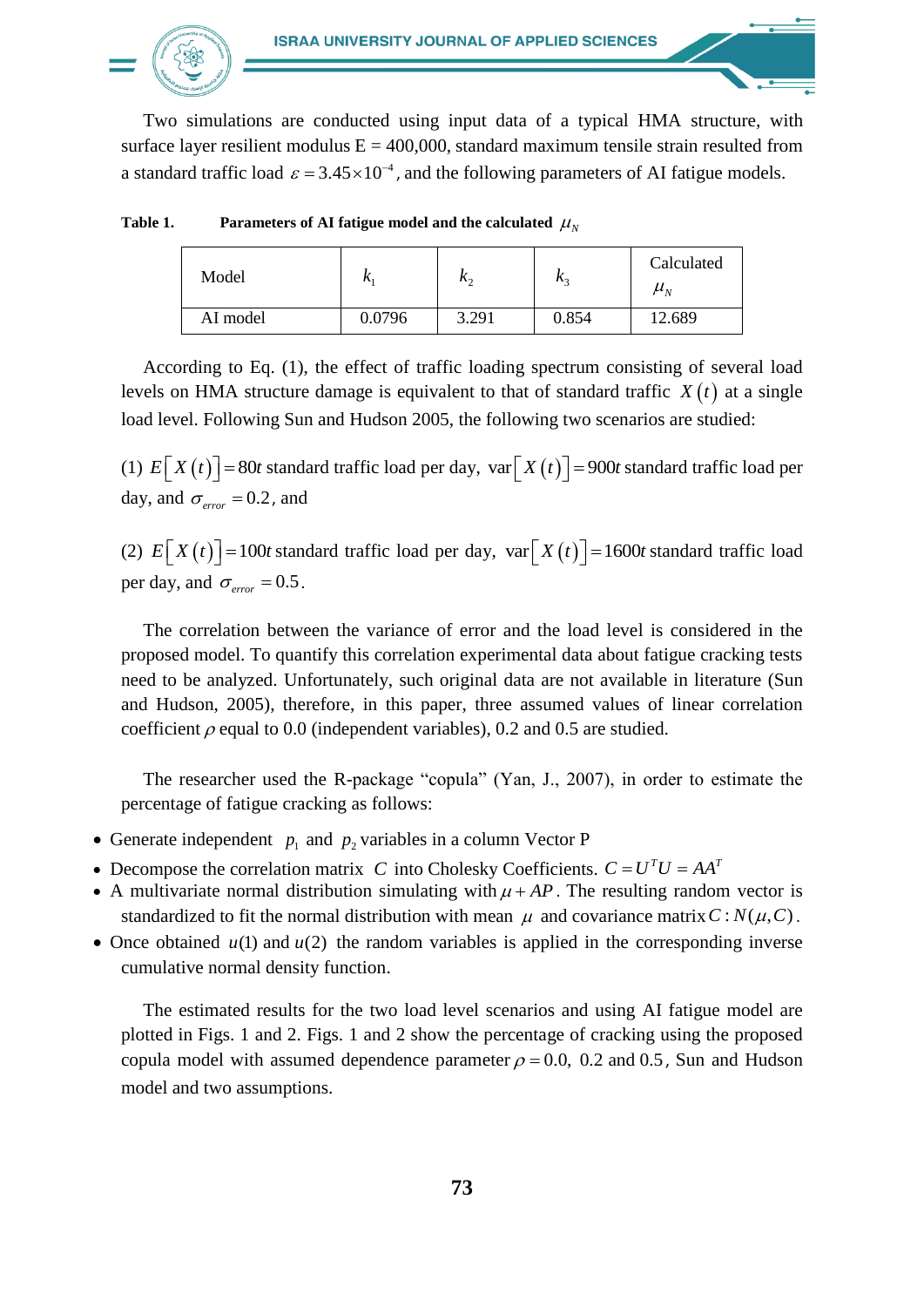

**Figure 1. Percentage of fatigue cracking versus time for the first scenario**

It is clear that the percentage of cracking using the hypothetical normal or lognormal distributions and Sun and Hudson model is less than that using the proposed model. It is also observed that the percentage of cracking is decreasing as the dependence between variables is increasing and the percentage of cracking is less for time less than four years.



**Figure 2. Percentage of fatigue cracking versus time for the second scenario**

It is clear that the percentage of cracking using the hypothetical normal or lognormal distributions is less than that using the proposed model. Regarding the effect of dependence, it is clear that the percentage of cracking is decreasing as the dependence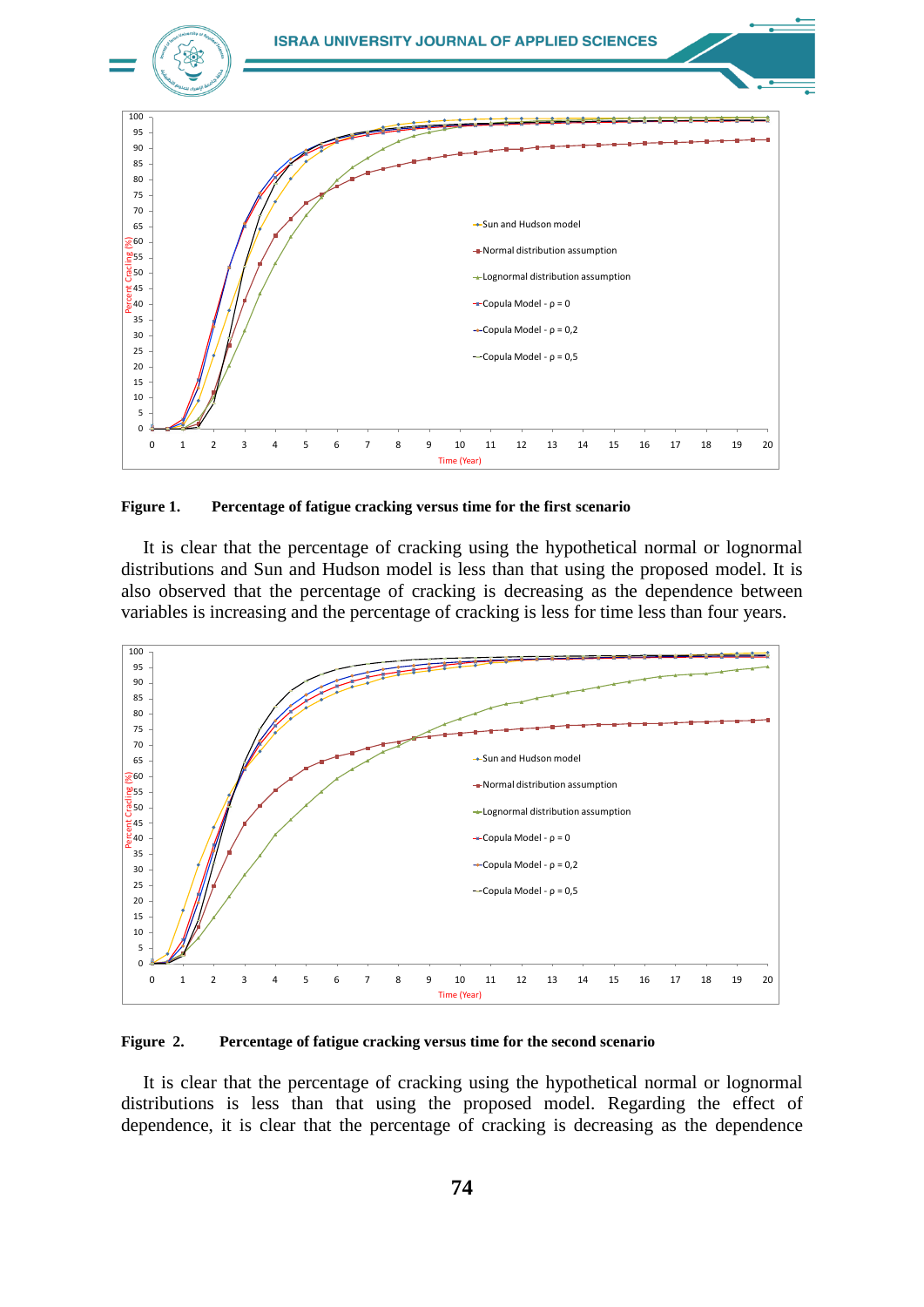

between the variables is increasing for time less than two and half years and vice versa for time between two and a half years and fifteen years.

## **4. Discussion**

- In this paper, we introduce the analysis of fatigue cracking under mixed traffic loading using copula theory.
- Comparison of the results with those obtained using Sun and Hudson model shows that there are some differences in the shape of the curves in the case of  $\rho = 0.0$  of the proposed model, this is due to the assumption regarding the dependence between the load level and the variance error which was considered in the proposed model and was ignored in the model of Sun and Hudson.
- Consequently, an approximation method is used by sun and Hudson in the derivation of the joint probability of the random variables  $X(t)$  and N leads to the inaccuracy in the model of Sun and Hudson. This indicates that copula approach is quite appropriate for predicting the fatigue cracking, and the new approach has essential advantages and therefore could have widespread implementation in practice.
- The main advantage is that, copula theory provides a method of modeling the dependence structure between the two variables without becoming inextricably tangled in these assumptions. Simply expressed, copulas separate the marginal behavior of variables from the dependence structure through the use of distribution functions.
- Regarding to the effect of dependence between the variables, it was shown that it has no clear trend, where in figure 1 it is clear that the percentage of cracking is decreasing as the dependence increase, while in figure 2 there is an inflection point at the time two years and a half, where there is decreasing of cracking for the time less than the inflection point and the vice versa for time between the inflection time and fifteen years.
- The distribution of damage is estimated using Gaussian copula, which is neither a normal nor a lognormal distribution. It clear from the two figures that the percentage of cracking obtained from the proposed model is higher than that obtained from normal or lognormal distributions.

### **5. Conclusion**

Modeling for pavement condition prediction is an important component of a HMA structural management system. Models that accurately predict pavement conditions help agencies in implementing cost-effective maintenance or rehabilitation at the appropriate time, thus most efficiently improving the overall HMA pavement conditions under specific budget limits. Data availability and the modeling method employed affect the accuracy of the prediction function of the model. In this paper, the researcher developed a probabilistic prediction model based on Gaussian copula and Miner´s law to predict the fatigue cracking under mixed traffic loading. Copula modeling in this paper shows that empirical application and estimation is relatively straight forward regardless of the complexity of its theoretical foundations.

In the proposed model, HMA pavement fatigue cracking damage is developed as a ration of equivalent cumulative standard traffic load  $X(t)$  over an equivalent allowable